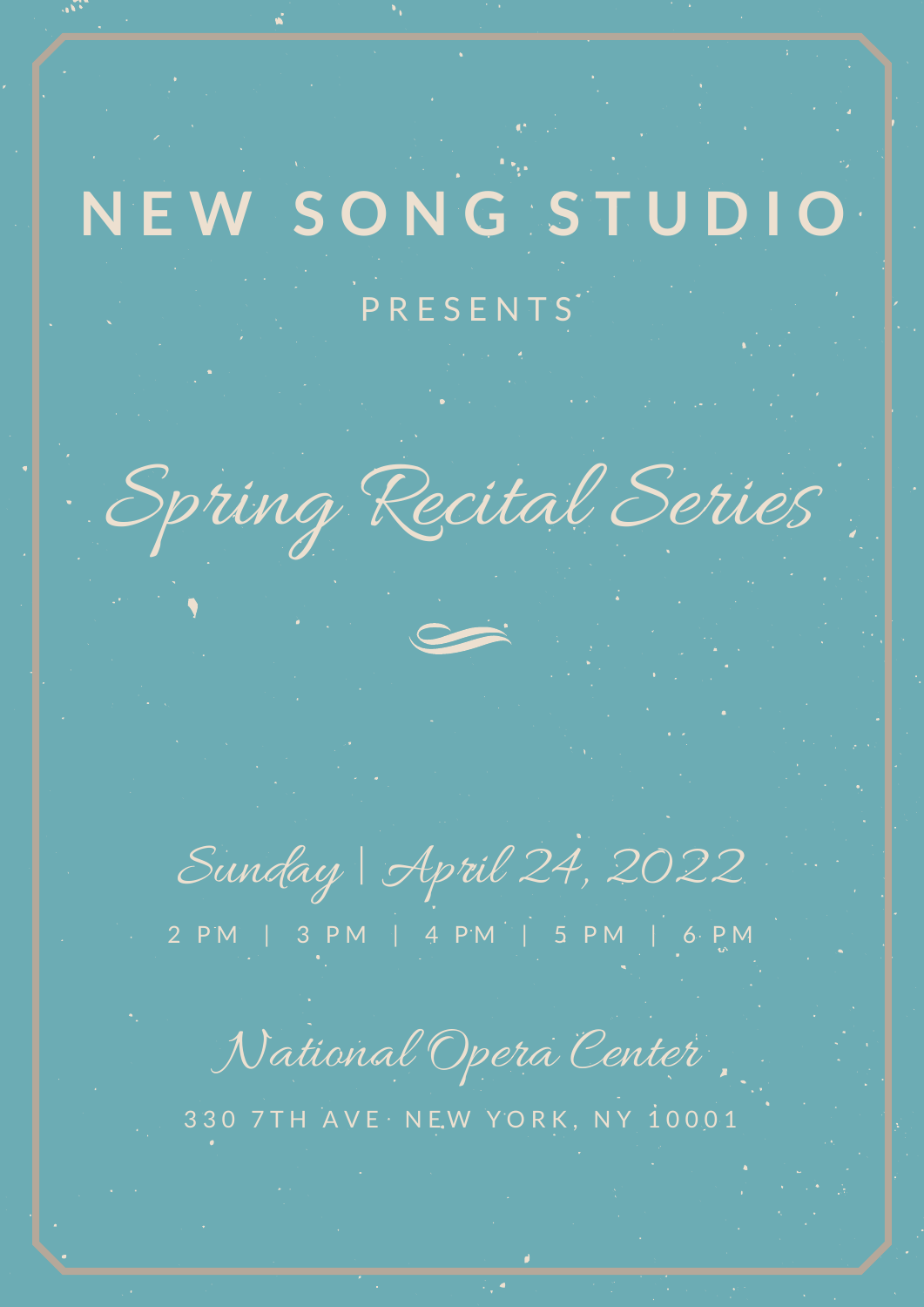Program

2:00 PM Featuring Students of M S. SULGI CHO | MR. CHRIS LEE | MS. FUMI TANAKADATE

 $\hat{\mathcal{A}}$ 

 $\rightarrow$ 

 $\ddot{\phantom{0}}$ 

 $\bullet$ 

| <b>Eve Difo</b>         | Old MacDonald Had a Band<br>Merrily We Roll Along | <b>Traditional Melody</b><br><b>Traditional Melody</b> |
|-------------------------|---------------------------------------------------|--------------------------------------------------------|
| Alice Li                | Kites in the Sky                                  | Nancy & Randall Faber                                  |
|                         | The Wild Colt                                     | Nancy & Randall Faber                                  |
| <b>Isaiah Ortiz</b>     | <b>Traveling Along The Prairie</b>                | Italo Taranta                                          |
|                         | <b>Bingo</b>                                      | Traditional                                            |
| Louis Cao               | <b>Allegro Grazioso</b>                           | <b>Albert Biehl</b>                                    |
|                         | The Spy                                           | Nancy Faber                                            |
| <b>Jayden Garcia</b>    | The Last Word                                     | Phillip Kevern                                         |
|                         | <b>Spring</b>                                     | Antonio Vivaldi                                        |
| <b>Ethan Liang</b>      | <b>Forest Drums</b>                               | Nancy & Randall Faber                                  |
|                         | <b>Grumpy Old Troll</b>                           | Nancy & Randall Faber                                  |
| <b>Matthew Pislegin</b> | <b>Spring</b>                                     | Antonio Vivaldi                                        |
|                         | <b>Dixieland Jam</b>                              | Bill Boyd                                              |
| Olivia Pislegin         | <b>Sounds From the Gumdrop Factory</b>            | Nancy & Randall Faber                                  |
|                         | <b>Spanish Caballero</b>                          | Nancy & Randall Faber                                  |
|                         |                                                   |                                                        |